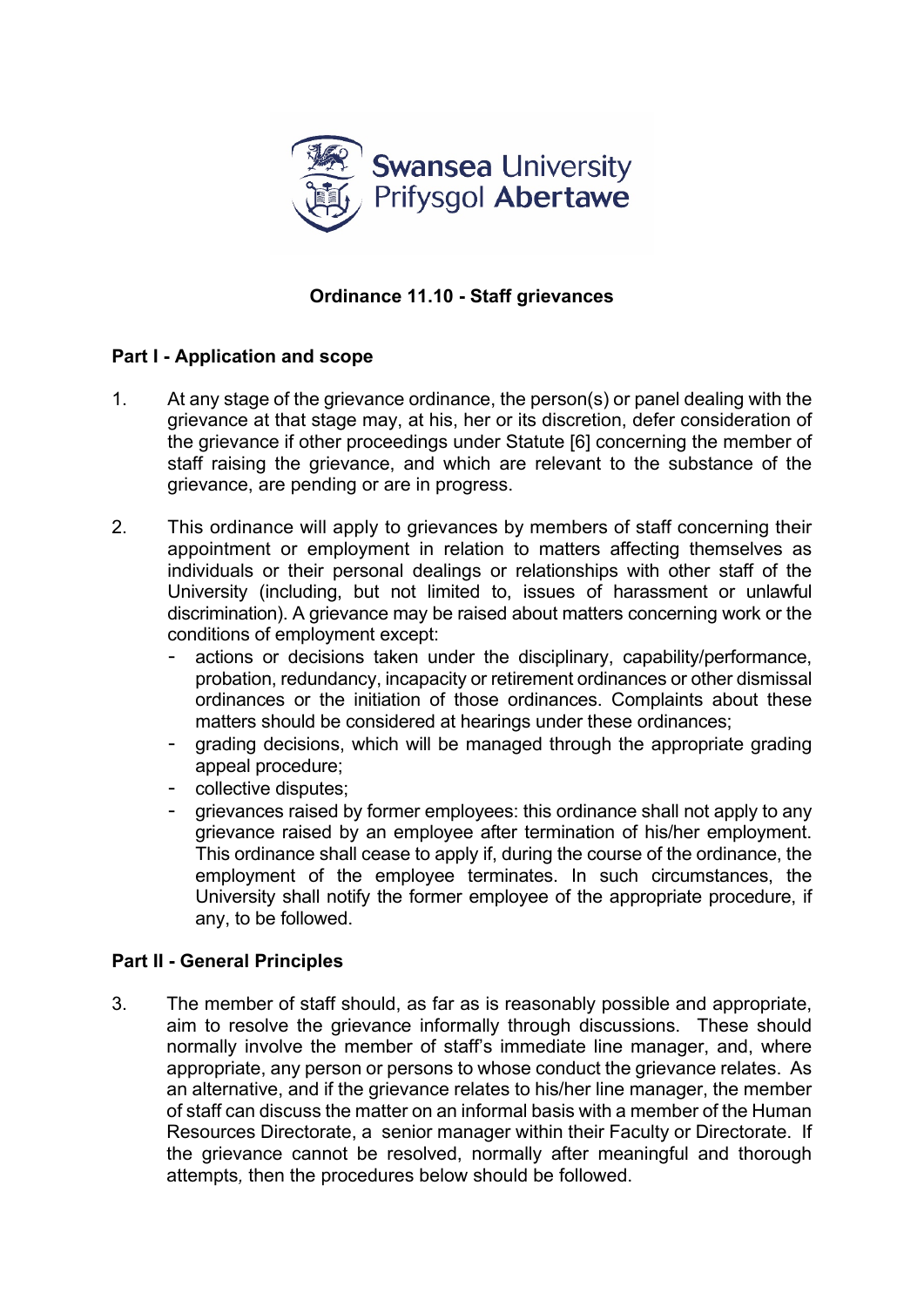4. Where appropriate any member of staff against whom a grievance is raised will be advised as soon as reasonably practicable of the nature of the grievance raised against him/her and be given the opportunity during the investigation and/or at any formal meeting or hearing where appropriate to state his/her case. The member of staff may be accompanied at any such meeting or hearing by a work colleague or trade union representative. To facilitate the proper investigation of a complaint and to avoid the possibility of further exacerbation of the situation through continued contact, the University may require, without prejudice, one or more parties to work in or from a different location during the period of investigation, where this is practical. It may not be possible for all of the duties of the post to be performed.

### **Part III - The Procedures**

5. The intention of the procedures detailed below is to investigate and seek to resolve the grievance and identify any actions that may need to be taken as a consequence.

### *Stage 1*

- 6. If the member of staff's grievance remains unresolved, or if he/she is unable to raise the matter informally, he or she shall write to his/her immediate line manager, using the Notification of Grievance Form giving full details and indicating the remedy sought. If the grievance concerns the immediate line manager, the member of staff should write to their relevant Director or Pro Vice Chancellor. If the grievance concerns the relevant /Director or Pro Vice Chancellor the member of staff should write to the Provost (academic staff) or the Chief Operating Officer (professional services staff). If the grievance concerns, the Provost or the Chief Operating Officer, the member of staff should write to the Vice Chancellor. If the grievance concerns the Vice Chancellor, the member of staff should write to the Chair of Council.
- 7. The member of staff shall also provide clarification on any aspect of the grievance if requested to do so by the person they sent their Grievance to (the "Relevant Postholder"), who shall normally investigate the substance of the grievance and, unless he or she deems it to be inappropriate or the member of staff refuses his or her consent, discuss it with any person to whose conduct the grievance relates. It should be recognised by the person bringing the grievance however that refusal of consent may limit the scope and outcome of the investigation. Any such concerns should be raised at the earliest opportunity.
- 8. The Relevant Postholder may appoint another appropriate person to investigate the grievance on his/her behalf (the "Investigating Officer"). The Relevant Postholder or the Investigating Officer shall invite the member of staff to attend a meeting to discuss the grievance with a view to resolving it.
- 9. The Relevant Postholder or the Investigating Officer will gather any relevant evidence from witnesses and may interview such witnesses, unless the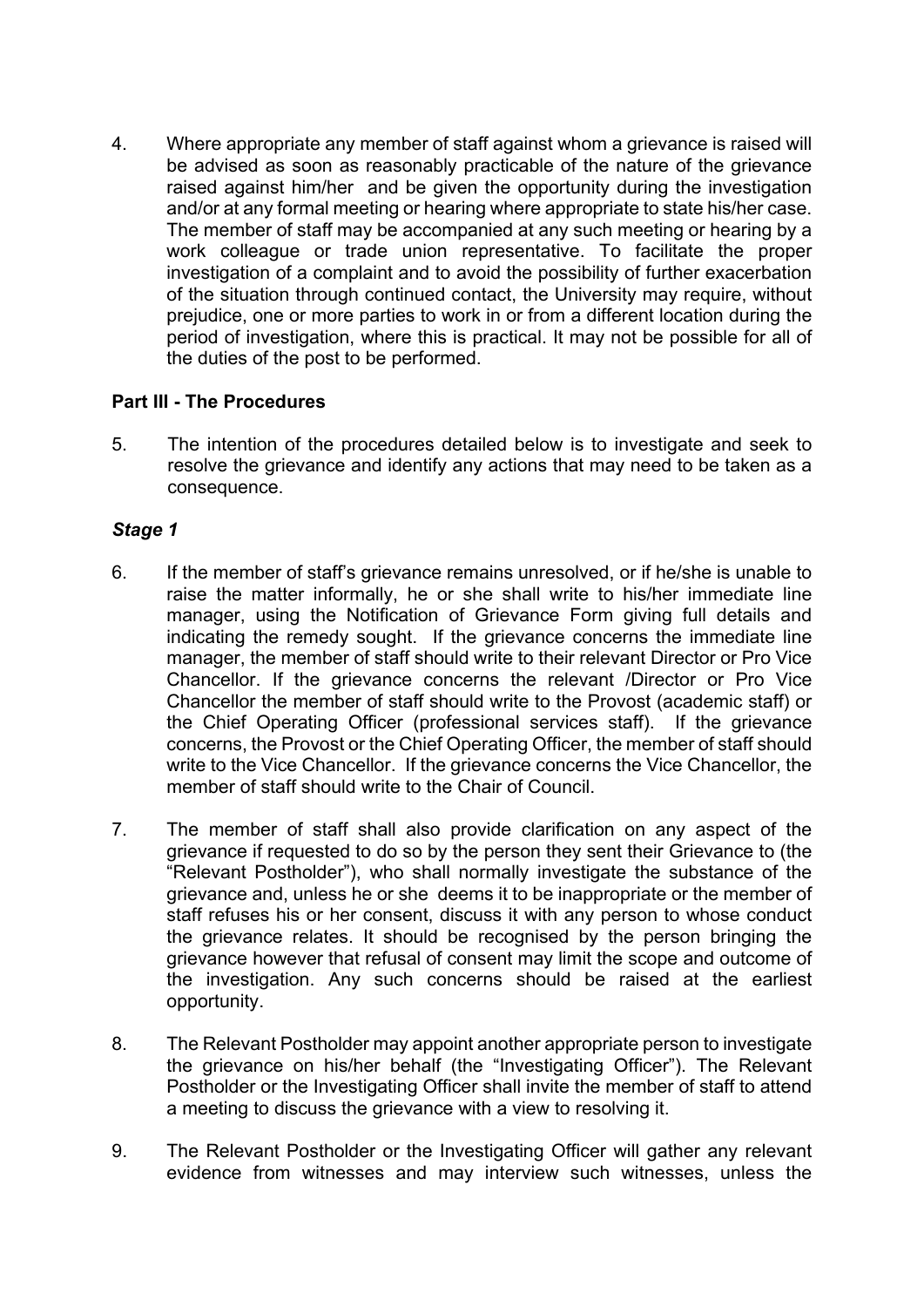Relevant Postholder deems it to be inappropriate or the member of staff refuses his or her consent. The written statement of grievance and any written evidence adduced shall be circulated to witnesses and the Relevant Postholder or the Investigating Officer shall allow proper time for consideration and response.

10. After such meeting the Relevant Postholder or the Investigating Officer shall inform the member of staff, in writing, of his or her response to the grievance. In the event of further investigation being necessary, the member of staff will be notified of any delay. The Relevant Postholder's or the Investigating Officer's response shall indicate the procedure for the member of staff to proceed to Stage 2 if he or she is not satisfied with such response.

## *Stage 2 - Appeal*

- 11. If the member of staff is not satisfied with the Relevant Postholder or the Investigating Officer response, he or she should write to the Vice-Chancellor's office, within 14 days of the Relevant Postholder's or the Investigating Officer's notification, setting out his/her Grounds of Appeal, including:
	- (i) full details of the grievance and indicating the remedy sought;
	- (ii) details of the steps he or she has taken in attempting to resolve the grievance thus far, enclosing copies of all relevant correspondence;
	- (iii) the reasons why he or she is dissatisfied with the outcome of Stage 1 of the ordinance.
- 12. The Vice-Chancellor or an appropriate senior officer nominated by the Vice-Chancellor will pass a copy of the Grounds of Appeal to a person (the "Chair of the Grievance Appeals Panel") who may be a member of staff, a Council member or an external member appointed by the Vice- Chancellor (academic staff) or by the Chief Operating Officer (professional services staff) or the Chair of Council (in cases where the grievance lies against the Vice-Chancellor) to hear the appeal. The Chair at his or her discretion may nominate up to two other members, who may be members of staff, officers, members of Council or external members.
- 13. The Vice-Chancellor or an appropriate senior officer nominated by the Vice-Chancellor will invite the member of staff to attend an appeal hearing to discuss the grievance normally within 25 working days of receiving the member of staff's Grounds of Appeal.
- 14. The conduct of the grievance appeal shall be at the discretion of the Chair of the Grievance Appeals Panel. The Chair of the panel will decide whether the appeal is to be conducted by way of a hearing or by correspondence having due regard to any statutory requirement that a meeting should be held in any particular circumstances.
- 15. Where the Chair has nominated up to two other members, normally a unanimous decision will be expected but if the members of the Grievance Appeals Panel cannot agree, the decision of the Grievance Appeals Panel shall be that of the majority of its members.